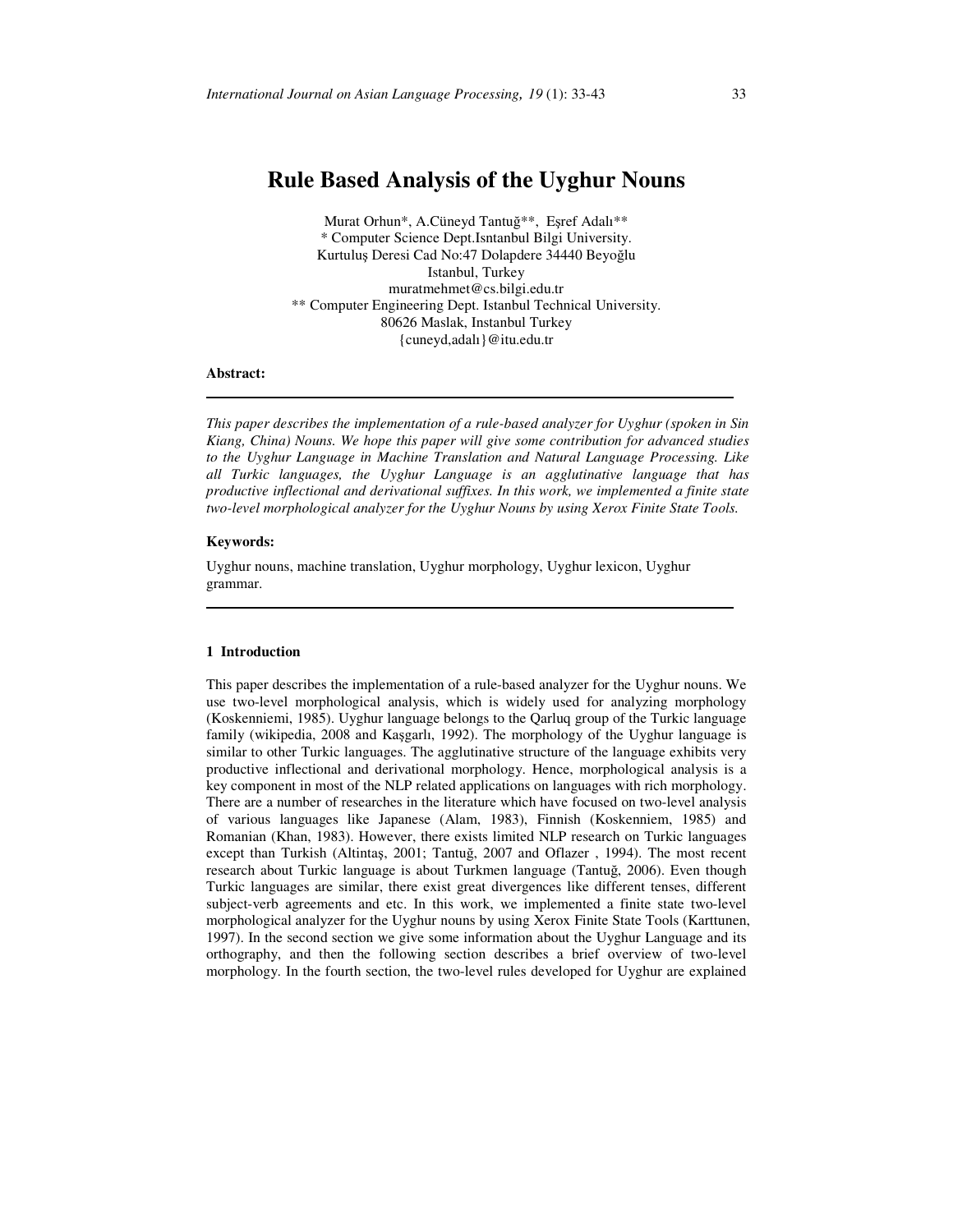and exemplified in detail. In the fifth section we describe the finite state machines for morphotactics. In the sixth section we give some examples about the analyses of the Uyghur nouns and evaluate our Finite state machine. The last section concludes the results of the work and gives some suggestion for further work.

# **2 The Uyghur Language**

The Uyghur Language is a Turkic language which belongs to the Ural-Altaic language family and has approximately 10 million native speakers. In history, Uyghur people invented and used different alphabets (wikipedia, 2008 and Kaşgarlı, 1992) For example, Orhun - Yinsey Alphabets (Kök Türk Scripts), Old Uyghur Alphabets etc. "Old Uyghur" is a name sometimes applied to the Sogdian alphabet, originally used for Sogdian (an Iranian language). From the 9th to the 13th century, it was used for writing the Old Uyghur language, especially in Buddhist texts. Forms of it survived till the 18th century for other languages used in Sin Kiang. It is ultimately derived from the Syriac alphabet, but differs from it by being written from top to bottom instead of left to right. The Man-chu and Mongolian alphabets are descended from it (wikipedia, 2008 and Kaşgarlı, 1992). The Uyghur language traditionally used a modified Perso-Arabic alphabet, known as Chagatai script or Kona Yeziq (old script), since the 10th century. The Chinese government introduced a Roman script (Yengi Yeziq, "new script") closely resembling the Soviet Uniform Turkic Alphabet in 1969. A further modification of the Arabic script, with additional diacritics to distinguish Uyghur vowels, was introduced in 1983: this is known as Uyghur Ereb Yéziqi (Uyghur Arabic script) and is still widely used. Cyrillic script has been used and is in parts still being used to write Uyghur in areas previously dominated by Russians, and another Roman script, based on Turkish orthography, is used in Turkey and on the internet (wikipedia, 2008 and Kaşgarlı, 1992). There is a comparison of Uyghur alphabets are given at (wikipedia, 2008 and Kaşgarlı, 1992). Currently, Uyghurs in Sin Kiang use the Arabic alphabets. The latest researches about Uyghur alphabets are could be found in (Duval, 2006 and Saleh, 2006). The Uyghur Computer Science Association is formed by volunteer group in order to contribute the researches on Uyghur language in computer technology (UKIJ, 2005), by trying to develop Uyghur alphabets. This association has implemented some software which translates different Uyghur alphabets each other. The current Uyghur orthography is composed of 32 Latin letters. This letters standardized by the UKIJ (2005). The detailed information about the characters are described in (Duval, 2006 and Saleh, 2006). These letters are:

a e b p t j ch x d r z j s sh gh f q k g ng l m n h o u ö u ü w ė i y. There are 8 vowels (a e ė i o ö u ü) and 24 consonants (b p t j ch x d r z j s sh gh f q k g ng l m n h w y).

The Uyghur vowels are very complicated. For example, the two vowels "i,  $\dot{e}$ " sometimes perform as front vowel, or sometimes performs as back vowel. These two vowels are categorized as middle vowels. Consonants are categorized as voiced and unvoiced consonants. But all vowels could be recognized as resonant or voiced consonants (Hamit, 2003).

# **3 Two Level Morphology**

Two-level morphology is a widely used technique in morphological analysis. Especially it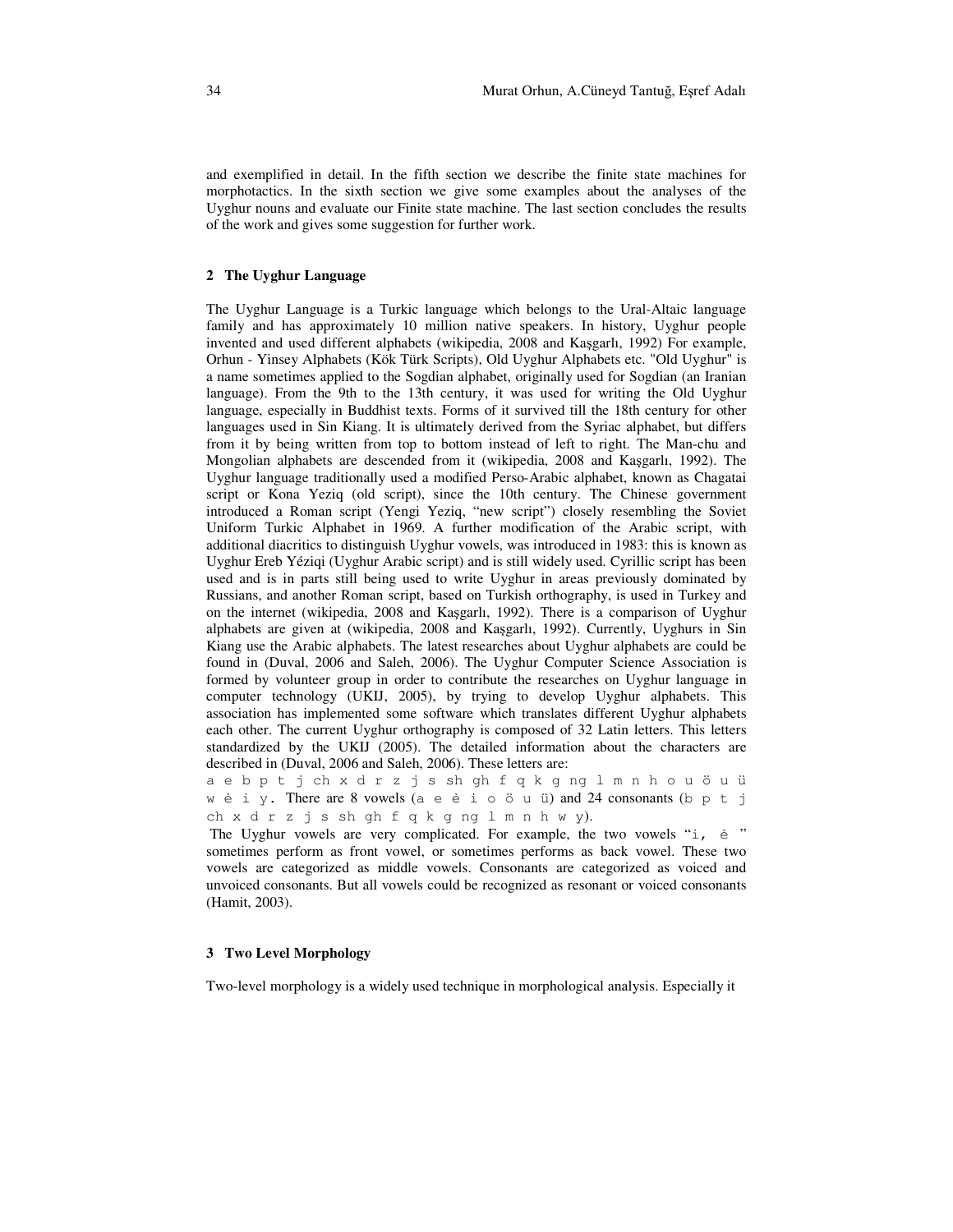is very useful analyzing agglutinative languages. There are two levels called lexical and surface levels. In the surface level, a word is represented in its original orthographic form. In the lexical level, a word is represented by denoting all of the functional components of the word. The phonetic modifications and restrictions are represented using four different rule types (Sproat, 1992).

| 1. $a:b \Rightarrow LC RC$ | A is realized as b only in the context LC (left con-text) and RC                                    |
|----------------------------|-----------------------------------------------------------------------------------------------------|
| 2. $a:b \leq LCRC$         | (Right Context), but not necessarily.<br>A is <b>always</b> realized as b in the context LC and RC. |
|                            |                                                                                                     |
| $3. a:b \iff LCR$          | A is <b>always</b> realized as b in the context LC and RC and nowhere                               |
|                            | else.                                                                                               |
| 4. a:b /<= LC RC           | A is <b>never</b> realized as b in the context LC and RC.                                           |

User defined rules of these types are used to generate a finite state acceptor. This machine accepts a legal lexical surface matching whereas it rejects an illegal matching. Detailed explanation and examples about these four rule types can be found in (Osmanof, 1997 and Xiu, 1998).

# **4 Two Level Rules**

We have defined an alphabet for the two-level description of the Uyghur language. This alphabet includes the standard Uyghur letters and some additional symbols which are used in the intermediate level and have no usage in orthography. We have represented the non-ASCII Uyghur letters by their uppercase counterparts such as,  $\ddot{o} \rightarrow O$ ,  $\ddot{u} \rightarrow U$ ,  $\dot{e} \rightarrow E$ . In UKIJ, there are some letters such as ng, gh, sh, ch, j(zh) which are represented by two Latin letters whereas each of these are single Arabic letters. We have represented them uppercase characters such as ch $\rightarrow$ c, sh $\rightarrow$ S, ng $\rightarrow$ N, gh $\rightarrow$ G. j $\rightarrow$ Z. In UKIJ, they use the "j" letter to represent j and zh at the same time. But, we use "Z" to represent "zh", which is the counterpart of "j" in UKIJ.

To define some two- level rules for Uyghur nouns, we have classified Uyghur letters into some groups according to Uyghur grammar sources as instructed in (Kaşgarlı, 1992; Hamit, 2003; Osmanof, 1997 and Xiu, 1998).

```
Consonants: 
CONS = b p t j c x d r z Z s S G f q k g N l m n h w y 
Voiced consonants: 
CONSVO = b j d r z Z G g N l m n h w y 
Unvoiced consonants: 
CONSUVO = p t c x s S f q kConsonants which makes the Middle vowel to Front vowel: 
CONFV = k gConsonants which makes the Middle vowel to Back vowel: 
b p t j c x d r z Z s S G f q N l m n h w y 
Vowels: 
VOWEL = a e E i o O u U 
Back Vowels: 
BACKV = a o uFront Vowels:
```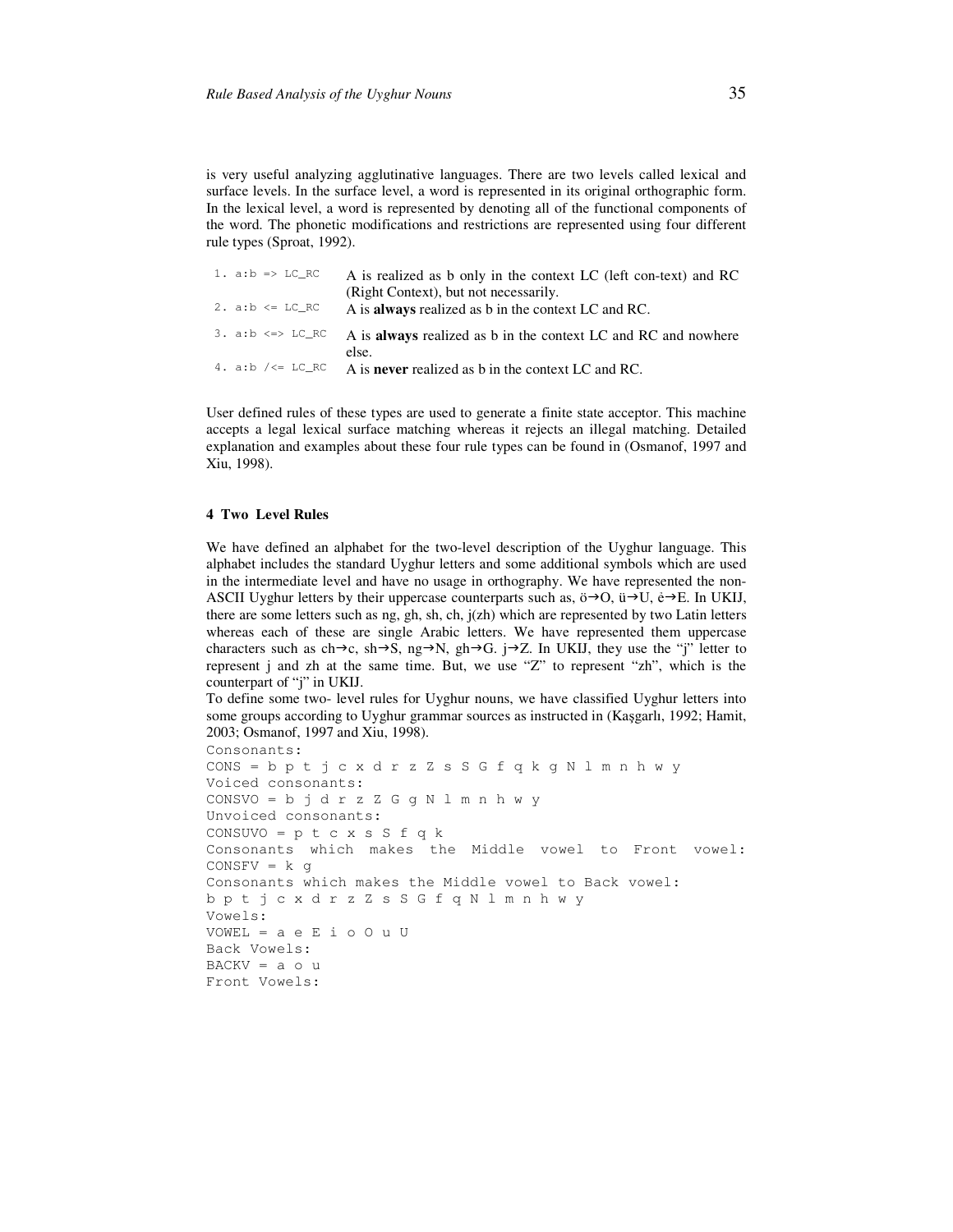```
FRONTV = e O U 
Middle Vowels: 
MIDV = E iLabialized Vowels: 
LABV = 0 O u U
Non-labialized Vowels: 
NLABV = a e E i 
Back rounded vowels : 
Lou = \circ u;
Front rounded vowels: 
LOU = 0 U;Unrounded vowels: 
LeiE = e i E a
```
Apart from the ordinary letters, we have defined some consonants and vowels for lexical level. These letters used only lexical level and not appear on the surface: Lexical Vowels:  $A = a$ , e

 $H = i, u, U$ Lexical Consonants:  $D = d, t$  $Y = G$ , q, g, k

Our analyzer involves a number of rules to generate the realizations of lexical level representations. An interesting morphophonetic rule which is observed in Uyghur as well as most of the Turkic languages is the vowel harmony rule. As an example, the plural suffix which is represented by +lAr in lexical level have two different surface level realizations +lar and +ler determined by the previous vowels. If the preceding vowel (may be a the stem or in a preceding suffix) is a front vowel, the plural suffix +lAr is is resolved as "+lar"; if the preceding vowel belong to the back vowels set, it is resolved as "+ler". If the preceding vowel is a middle vowel, then the situation is a bit more complicated where existence of some constants should be taken into account to decide the proper surface realization.

```
1. A: a \implies [:BACKV] [:CONS] * (%+:0) [:CONS|CONS:] * _ ;
[[:CONSBV][:MIDV]]|[[:MIDV][:CONSBV]]+(%+:0)(K:0)[:CONSBV 
| CONSBV: ] * \_ ;
```

```
2.A: e \Rightarrow [:FRONTV] [:CONS] * (%+:0) [:CONS | CONS:] * _;
[[:CONSFV]+[:CONS]*[:MIDV]]|[[:CONS][:MIDV][:CONSFV]]+(%+:0) 
[:cons|cons:]* ;
[:CONF] *[:MIDV][:CONS]*(M:0)(%+:0)[:CONS|CONS:]* _;
```
These two rules are for vowel harmony rules. Lexical: kigiz+lAr Surface: kigiz0ler

In this example, last syllable of the noun "kigiz" is "giz", and it includes the middle vowel "i". The plural suffix is resolved as "ler" according to rules.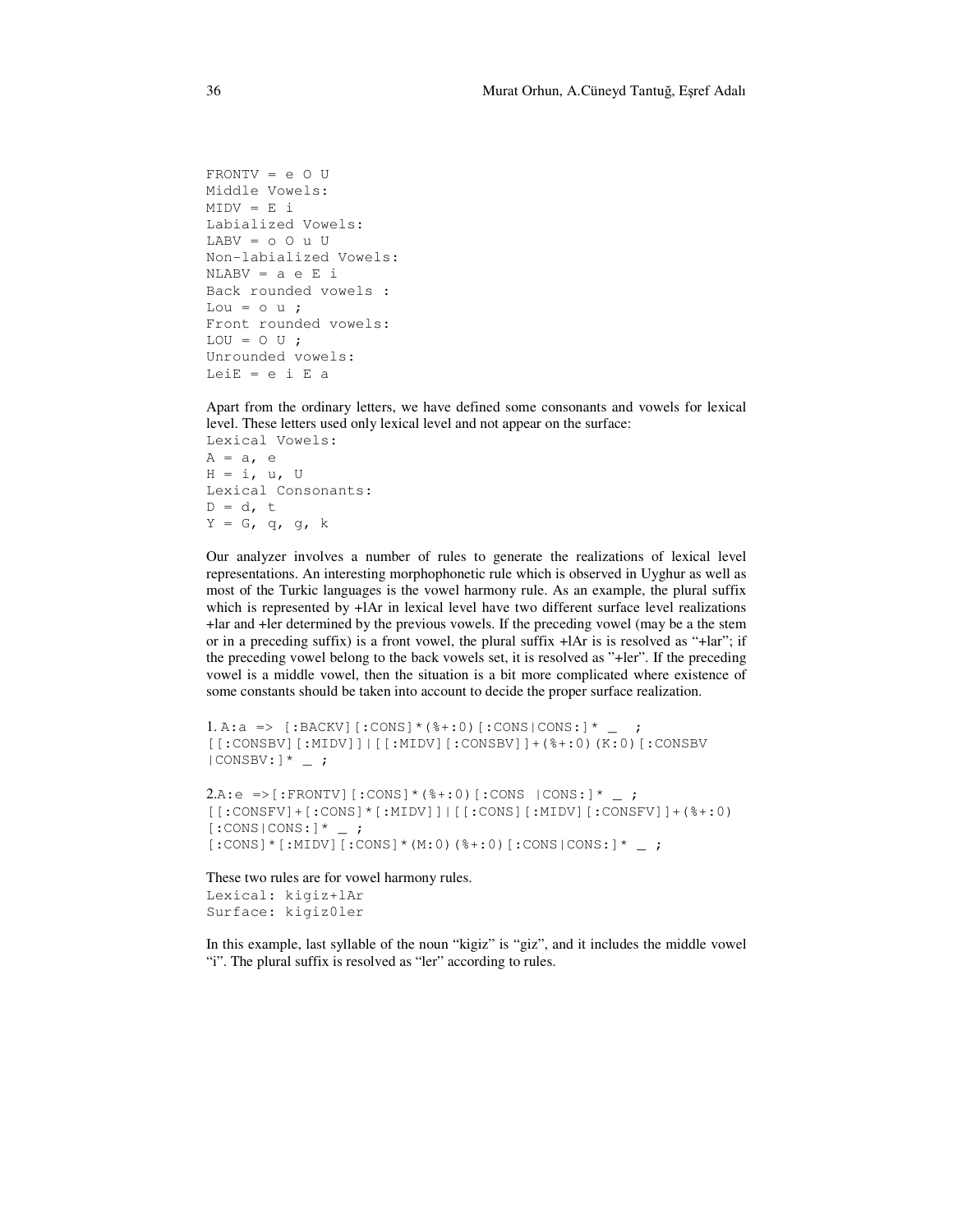Lexical: bEnit+lAr Surface: bEnit0lar

In this example, last syllable of the noun "bEnit" is "nit", and it includes the Middle vowel "i". This time, the plural suffix is resolved as "lar". The ownership – dependent category of the noun is the grammatical category which indicates that the object expressed by the noun is dependent on (or belongs to) a certain (other) object. In Uyghur, this category is expressed by the governorship- depen-dent forms that made by adding the noun's ownership-dependent suffixes. The ownership-dependent suffixes of nouns in Uyghur are: +m, +im, +um, +Um, +miz, +imiz, +N, +iN, +uN, +UN, +Nlar, +iNlar, +uNlar, +UNlar, +Niz, +iNiz, +liri, +i, +si

The rules 3-7 in below define ownership-dependent for Uyghur nouns.

```
3.H:I<=>[:CONS]*[:LeiE][:CONS](M:0)[:CONS|Y:]*(%+:0) _ ; 
4. H:u <=> [:CONS]*[:Lou][:CONS|CONS:]+(%+:0) _; 
5. H:U <=> [[:CONS]*[:VOWEL]*]*[:LOU][:CONS]+(%+:0) _ ;
```
In these three rules, H forced to harmonize with other vowels.

```
6. H:u \angle <= :CONS] * [:VOWEL] [:CONS] * (%+:0) n _ N
[:CONF] *[:VOWEL][:Cons] * (*:0) n ;
```

```
7. H:U /<= :CONS]*[:VOWEL][:CONS]* (%+:0) n _ N 
[:cons] *[:VOWEL][:cons] * (*:0) n;
```
These two rules prevent the appearance of "H" as "u" or "U" on the surface level. Otherwise, there will be a conflict with the rule 3. For example:

Lexical: qol+nHN Surface: qol0niN (according to rule 3). (of the hand) Lexical: qol+nHN Surface: qol0nuN (incorrect, and prevented by rule 6) Lexical: qol+Hm Surface: qol0um (according to rule 4) (my hand) 8. H:0 => [:CONS]\*[:VOWEL](%+:0)\_ ;

H vowel is deleted if the last letter of the stem is being affixed to is a vowel. For example:

Lexical: naxSa+Hm Surface: naxSa00m (my song)

There are six cases for Uyghur nouns. The case category of the nouns indicates the syntactical relationships the noun and other words. The seven cases and their suffixes are: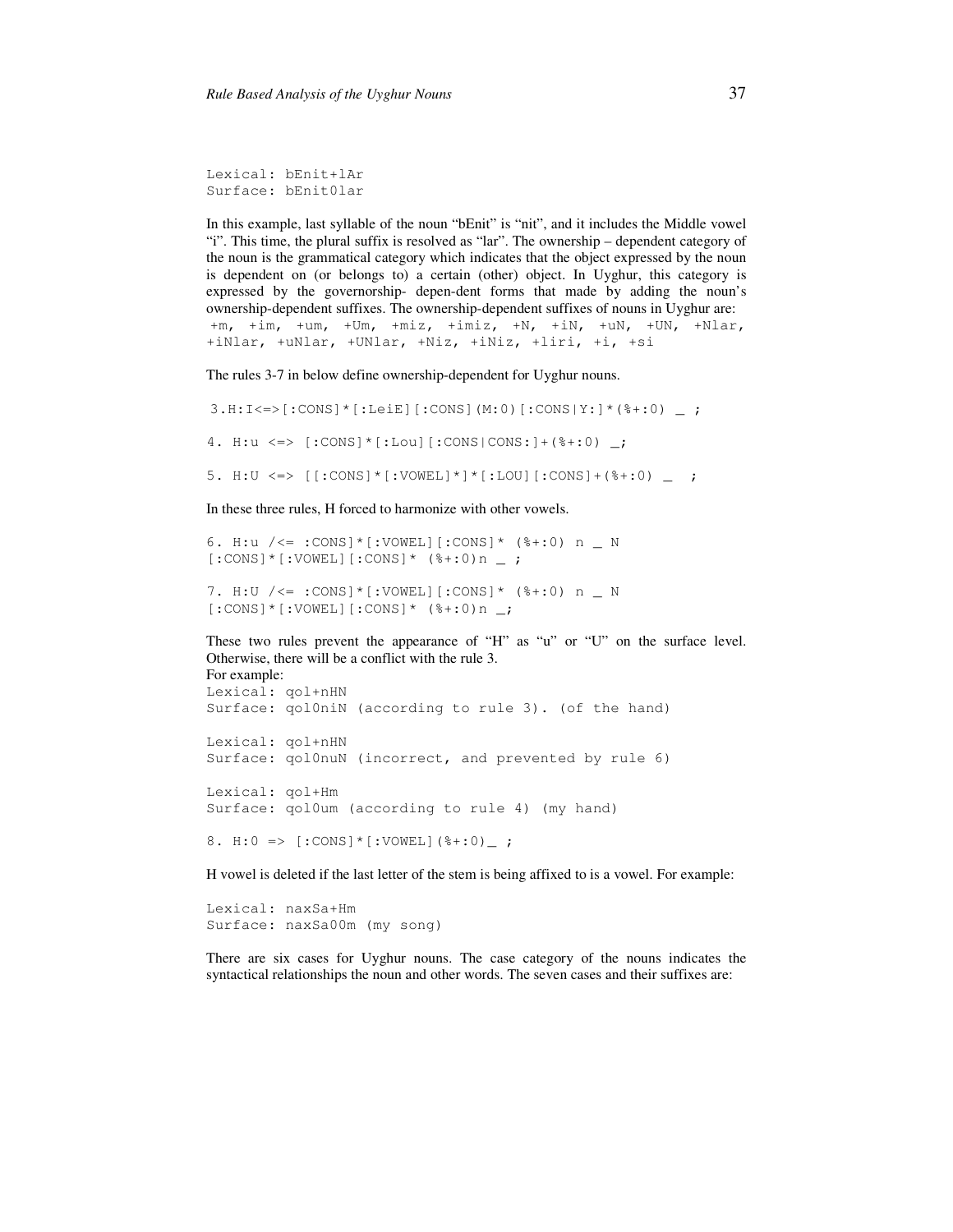```
Nominative case: 0 (no suffix) 
Possessive case: niN 
Dative case: Ga, qa, ge, ke 
Accusative case: ni 
Locative case: da, ta, de, te 
Ablative case: din, tin 
Similitude case: dek, tek 
9. D:t =>[:CONS]*[:VOWEL][CONSUVO|Y:][:VOWEL]+(%+:0)_ ; 
10.D:d \Rightarrow[:CONS]*[:VOWEL][CONS]*[CONSVOaz][:VOWEL]*(%+:0)_;
```
These two rules are harmonization of the D consonants with other consonants. For example:

```
Lexical: meydan+DA 
Surface: meydan0da (at the square) 
Lexical: ders+DA 
Surface: ders0te (in the course) 
11. Y:q = [:CONS] * [o| u | a|A:] [:CONSUVO|CONSUVO:]+(%+:0) _;
           G(%+:0) _ [:VOWEL][:CONS]* [.#.] 
12. Y:k => [:CONF] *[: [e | i | E | U | 0 ]] [CONSUV0] + (*:0) ;
13. Y:G => [[:CONS]*[o | u | a|H:i]]+[:CONSVOaz]* (%+:0) _ ; 
           [:CONF] * i d i (* + : 0) _ = ;14. Y:g => [[:cons] * | [.+,]) [e | i | E | U |O ][CONSVOaz](M:0)
           (*:0) ;
```
These rules are for the harmonization of Y consonants with the other consonants and vowels. The harmonization of the Y consonants is tricky because, its harmonization is defined by the consonants and vowels at the same time.

Lexical: medan+YA Surface: meydan0Ga (to square) Lexical: kitab+YA Surface: kitab0qa (to a book) Lexical: Oy+YA Surface: Oy0ge (to home) Lexical: ders+YA Surface: ders0ke (to class)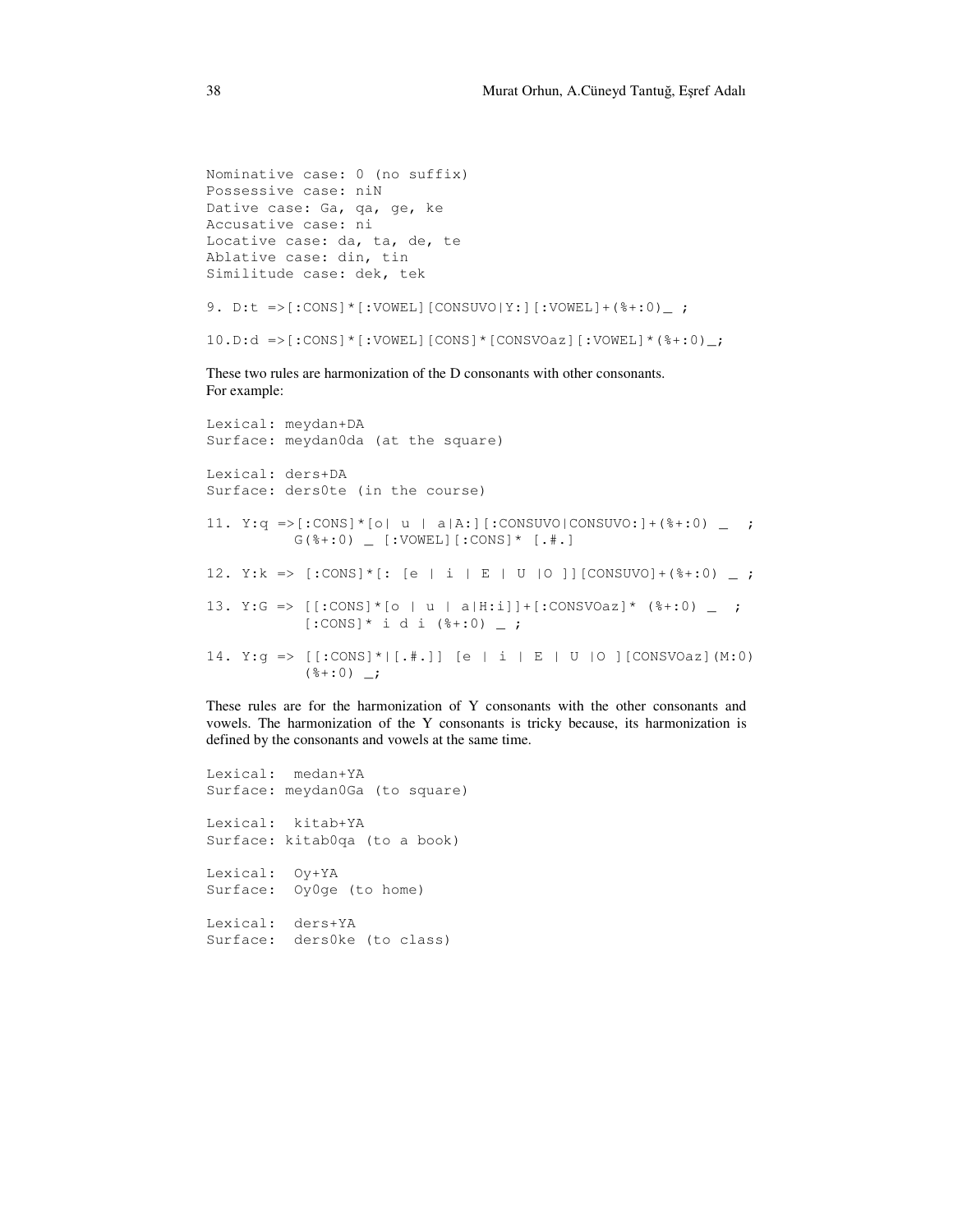15. a:E <=> .#.  $[:cons] * _ [cons]$   $($ %+:0)  $[H:i]$  m  $|[H:i]$  N  $|$  $[H: i] | [H: i] m [H: i] z | [H: i] N [H: i] z ]$ 

This rule describes that the vowel "a" in a monosyllable stem should be transformed to vowel "E" when this stem is followed by a suffix whose first vowel is "i". For ex-ample:

Lexical: can+Hm Surface: cEn0im (my dear)

```
16. e:E <=> .#. [:CONS]* _ [CONS] (%+:0) [[H:i] m |[H:i] N | 
[H:i] | [H:i] m [H:i] z |[H:i] N [H:i] z ] ;
```
This rule describes that the vowel "e" in a monosyllable stem should be transformed to vowel "E" when this stem is followed by a suffix whose first vowel is "i".

 For ex-ample: Lexical: bel+Hm Surface: bEl0im (my back)

```
17.a:i<=>[CONS]*[VaeE][CONS][[CONS]*[VaeE][CONS]]*[CONS]*_ 
[CONS] * ( (*) ( () [ H: ] m [ H: ] N | [ H: ] ] [ H: ] ] m [ H: ] ] [|[H:i] N [H:i] z ]; 
[CONS]*[VOWEL][CONS] _ s [H:i];
```

```
18.e:i<=>[CONS]*[VaeE][CONS][[CONS]*[VaeE][CONS]]*[CONS]*_ 
[CONS] * (8+:0) [H:i] m [H:i] N [H:i] [H:i] m [H:i] z
|[H:i] N [H:i] z ];
```
These two rules describe that the vowels "e" and "a" in a stem having two or more syllables are realized as the vowel "i" when this stem is followed by a suffix whose first vowel is "i". For example:

```
Lexical: taGlar+Hm 
Surface: taGlir0im (my mountains) 
Lexical: qelemler+Hm 
Surface: qelemlir0im (my pencils) 
19. [u:0 \mid i:0] \iff [cons] * [§:0] \quad [cons] (cons] * [VOWEL] *(*+:0) H;
```
This rule describes the "u" and "v" vowels deleted in the some nouns when some suffixes are added. Since this deletion is not a general rule and applies only for some of the nouns, the vowels which should be deleted in such context are denoted by a "\$" sign in the lexicon. For example:

```
Lexical: bur$un+Hm 
Surface: bur00n0um (my nose) 
Lexical: EG$iz+HN 
Surface: EG00z0iNm (your mouse)
```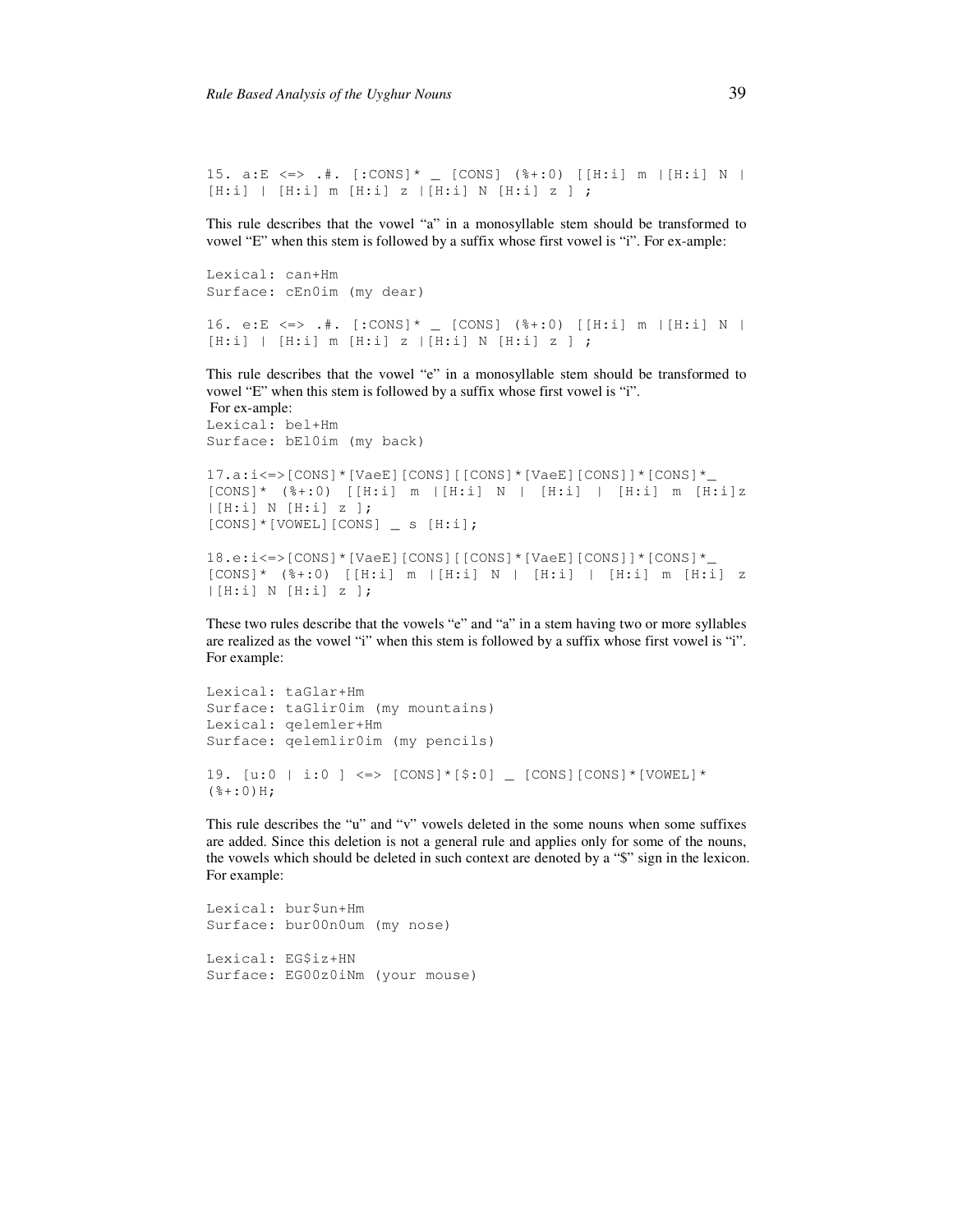### **5 Morphotactics**

The study and modeling of legal word formation is called morphotactic (Kenneth, 2003). In agglutinative languages the morphemes are affixed to a root word like"beads on a string" (Sproat, 1992). In our implementation, morphotactics are done by finite-state-machines. The finite state machine for nominal morphotactics is depicted in Figure 1.



Figure 1. Finite State Machine for Nominal Morphotactics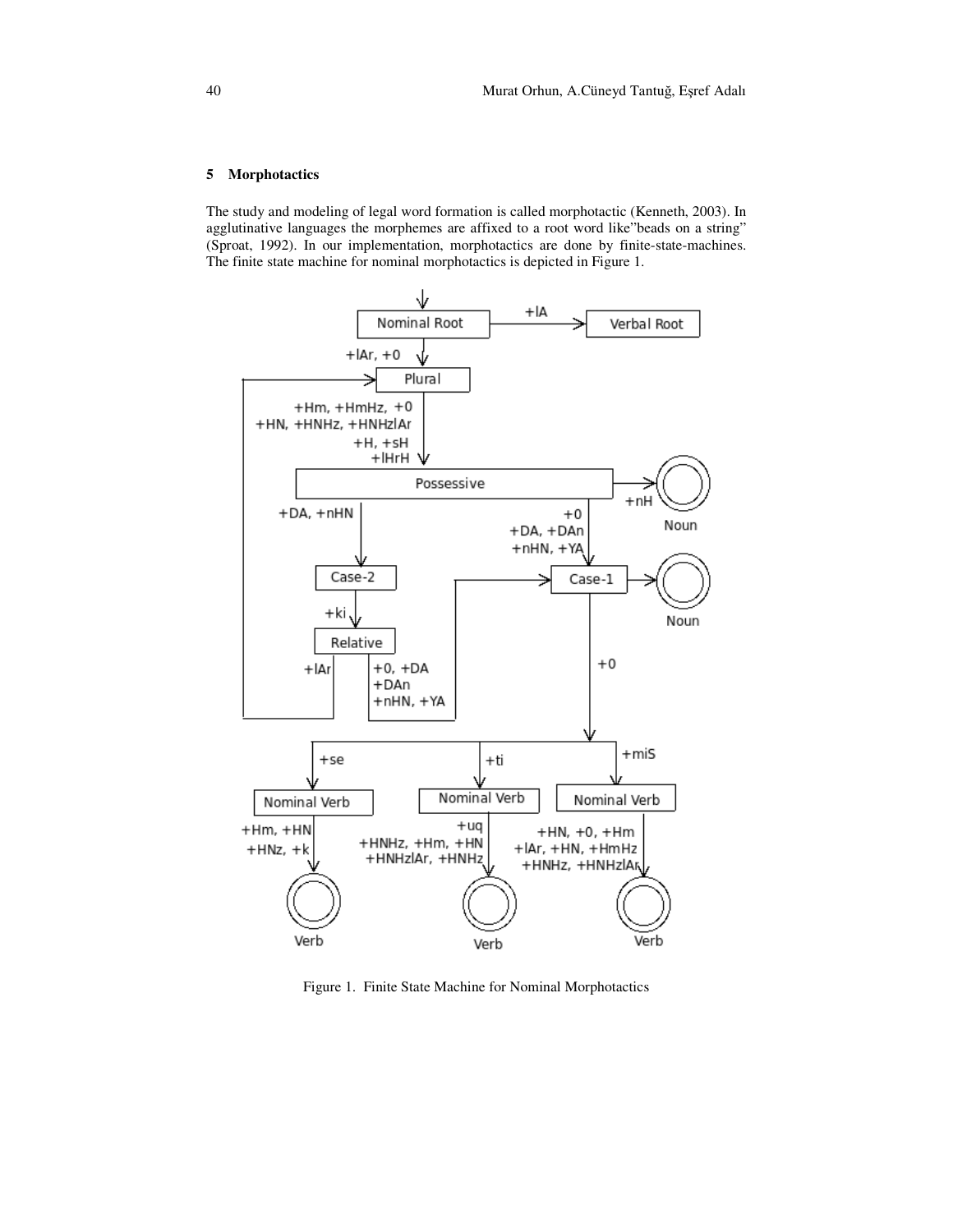In this figure, the boxes show the states, the arrows show the next state that can be reached when a suffix matching one of the labels are found. The circles are the final states which indicate legal word formations. The 0 transitions indicate that the transition can be done without adding any suffix. The XFST environment has a module called LEXC to build the finite-state-machines as morphotactic rules. A small section of the LEXC lexicons are given below:

LEXICON Noun

| kitap            | NounPOS:       |
|------------------|----------------|
| at               | NounPOS:       |
| su               | NounPOS:       |
|                  |                |
| LEXICON          | <b>NounPOS</b> |
| +Noun:0Suffixes; |                |
|                  |                |
| LEXICON          | Suffixes       |
| +Plural:lAr      | Accusative:    |
| +Plural:lAr      | Dative;        |
|                  |                |
| LEXICON          | Accusative     |
| +Acc:nH          | Final:         |
|                  |                |
| LEXICON          | Dative         |
| +Dat:YA          | Final:         |
|                  |                |
| LEXICON          | Final          |
| #:               |                |
|                  |                |

# **6 Evaluation**

We have implemented the morphologic analyzer for Uyghur nouns with the Xerox Finite State Tools (Karttunen, 1997). We have tested the analyzer with different nouns and the affixes on the Fig 1. For example if we input the noun "kitap" (book), we get the following results according to different suffixes.

Input: kitap (book) Ouput: kitap+Noun+A3sg+Pnon+Nom

 "A3sg" stands for number person agreement and it means third person single. All of the single nouns are marked as third person single. "Pnon" stands for none possessive agreement. If the noun is possessed by the first person, then it is marked as "P1sg". "Nom" stands for nominative.

Input: kitaplAr (books) Output: kitap+Noun+A3pl+Pnon+Nom

"A3pl" stands for the third person plural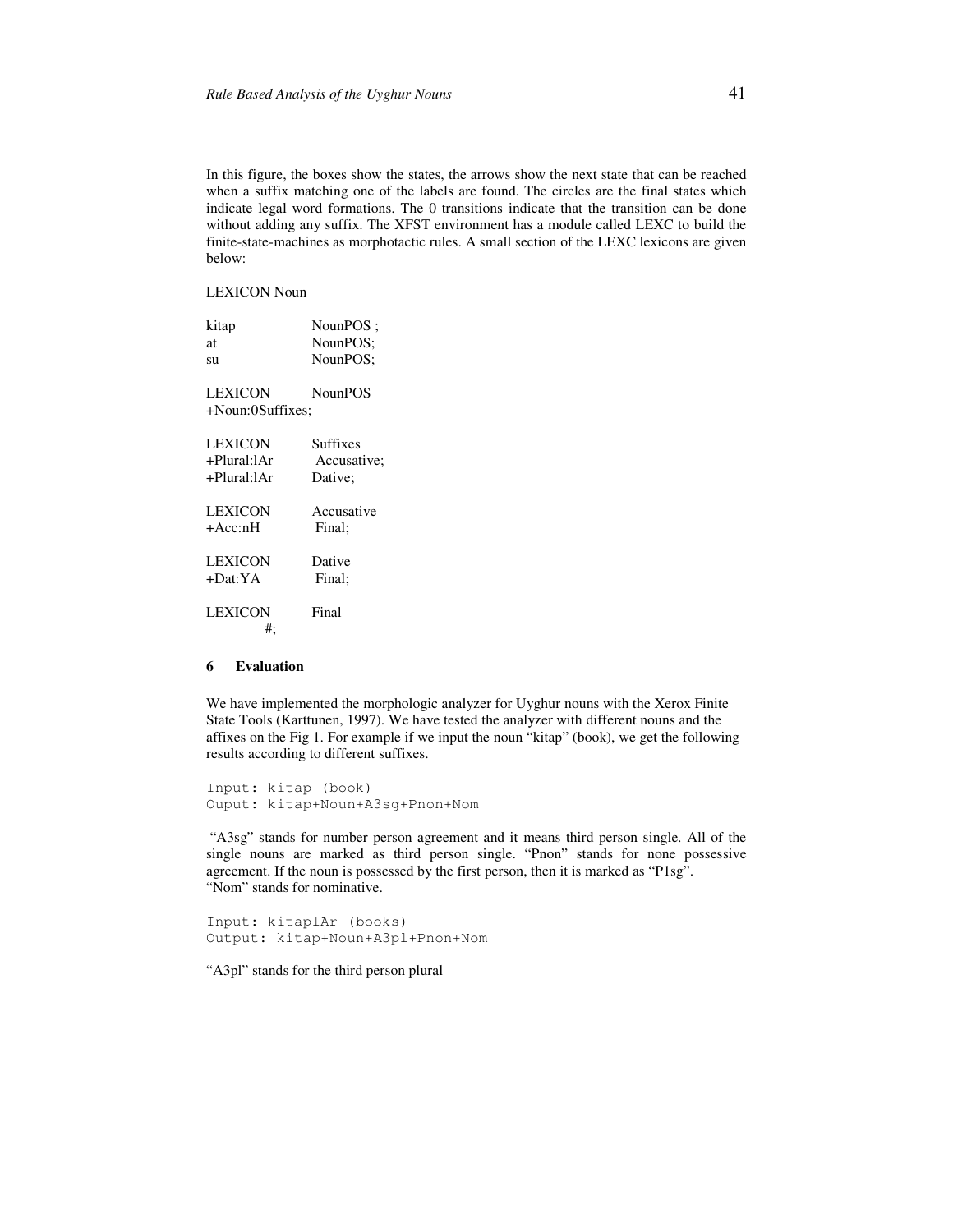```
Input: kitaplArHN (your books) 
Output: kitap+Noun+A3pl+P2sg+Nom
```
"P2sg" stands for the second person single

```
Input: kitaplArHmHzDA (in our books) 
Output: kitap+Noun+A3pl+P1pl+Loc
```
"P1pl" stands for the first person plural. "Loc" stands for locative suffix.

```
Input: kitaplArHmHzDAkinHN (of the our books) 
Output: kitap+Noun+A3pl+P1pl+Loc^DB+Adj+Rel+Gen
```
"DB" mean derivation. Here Adjective is derived from a noun and marked as "Adj". "Gen" stands for genitive suffix.

```
Input: kitapnHDA 
Output: NONE
```
"None" stands for no resolution for the input words. In this example, the noun "kitap" is followed by the "nH" suffix and "DA" suffixes. In Uyghur Language the "nH" (accusative) suffixes never followed any other suffixes (Kaşgarlı, 1992; Hamit, 2003; Osmanof, 1997 and Xiu, 1998). So the word "kitapnHDA" is an incorrect word. As a result, we get the satisfactory result that we expecting from our analyzer.

# **7 Conclusion**

This work gives some implementation details of rule-based morphological analysis of the Uyghur nouns. We have used two-level morphology approach with Xerox finite state machines. As far as we know, this is the first effort on computational analysis of Uyghur morphology. Having a morphological analyzer is a very critical issue especially for NLP related tasks on agglutinative languages. This work is limited in the way that it covers only the nouns in Uyghur language. Al-so the noun root lexicon should be extended to be able to build a general purpose wide-coverage morphological analyzer. We are still working on both adding new root words and building the finite state machines for morphological analyzing of the other POS classes, especially verbs which is much more complex and troublesome.

# **8 References**

- Alam, Y.S : *A Two-Level Morphological Analysis of the Japanese*. Texas Linguistics Forum, 22:229-252 (1983).
- Altintas, K. Cicekli, İ.: *A Morphological Analyzer for Crimean Tatar*. Proceedings of the 10<sup>th</sup> Turkish Symposium on the Artificial Intelligence and Neural Networks (TAINN2001), North Cyprus, pp: 180-189 (2001).